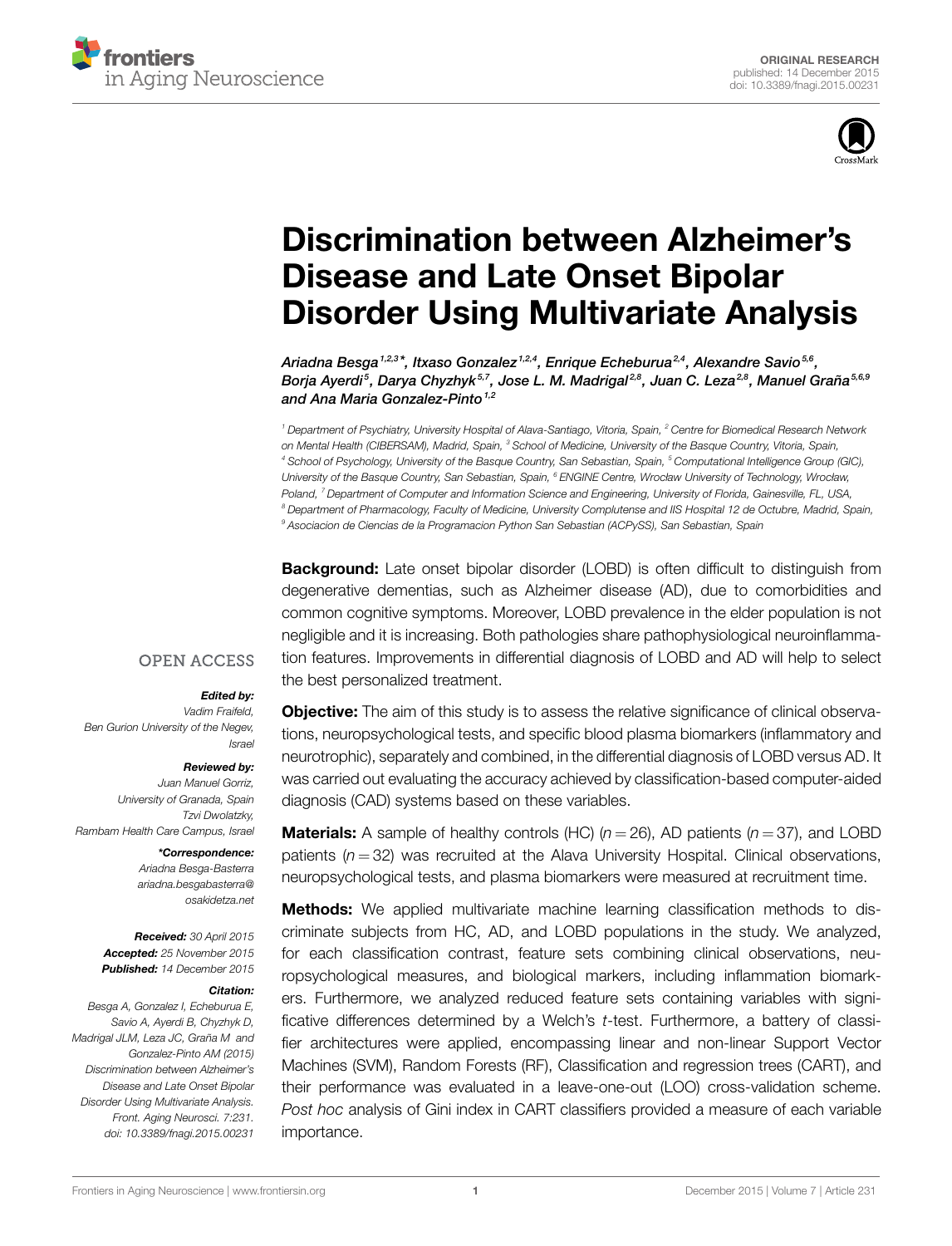**Results:** Welch's *t*-test found one biomarker (Malondialdehyde) with significative differences  $(p < 0.001)$  in LOBD vs. AD contrast. Classification results with the best features are as follows: discrimination of HC vs. AD patients reaches accuracy 97.21% and AUC 98.17%. Discrimination of LOBD vs. AD patients reaches accuracy 90.26% and AUC 89.57%. Discrimination of HC vs LOBD patients achieves accuracy 95.76% and AUC 88.46%.

**Conclusion:** It is feasible to build CAD systems for differential diagnosis of LOBD and AD on the basis of a reduced set of clinical variables. Clinical observations provide the greatest discrimination. Neuropsychological tests are improved by the addition of biomarkers, and both contribute significantly to improve the overall predictive performance.

**Keywords: late onset bipolar disorder, Alzheimer's disease, computer-aided diagnosis, clinical, neuropsychological, and blood, biomarkers, pharmacological**

# **1. INTRODUCTION**

Bipolar disorder (BD) is a chronic mood disorder associated with cognitive, affective, and functional impairment, often appearing at youth (around age 20 years), or even earlier, whose age of onset may be determined by environmental conditions([Bauer](#page-6-0) [et al., 2014b,](#page-6-0) [2015a](#page-6-1)[,b](#page-6-2); [Martinez-Cengotitabengoa et al.](#page-7-0), [2014](#page-7-0)). Dementia syndrome arising after a lifetime history of bipolarity [\(Lebert et al., 2008](#page-7-1); [Ng et al.](#page-7-2), [2008\)](#page-7-2) does not match the criteria of Alzheimer's disease (AD) [\(Forcada et al., 2014\)](#page-7-3). On the other hand, late onset (i.e., age *>* 50 years) of BD (LOBD)([Depp and](#page-7-4) [Jeste](#page-7-4), [2004;](#page-7-4) [Prabhakar and Balon](#page-7-5), [2010](#page-7-5); [Besga et al., 2011;](#page-7-6) [Carlino](#page-7-7) [et al.](#page-7-7), [2013;](#page-7-7) [Po-Han et al.](#page-7-8), [2015](#page-7-8)) may be difficult to differentiate from behavioral impairment associated with Alzheimer's disease (AD), because of overlapping symptoms and neuropathology. Though AD and LOBD are considered distinct and unrelated clinical entities, there is a trend in recent years to question whether there is a link between both disorders based on the overlapping symptoms and the increased successful use of well-established BD treatments, i.e., Lithium, to treat dementia([Takeshi et al.,](#page-8-0) [2006](#page-8-0)).

# **1.1. Common Traits Between LOBD and AD**

Most studies focus on the differences and commonalities between BD and schizophrenia [\(García-Bueno et al.](#page-7-9), [2014](#page-7-9)), and depression [\(Azorin et al., 2015](#page-6-3)); however, some recent studies report comparisons between BD and AD patients [\(Berridge](#page-6-4), [2013\)](#page-6-4) due to either late onset or BD aging population. Inflammation and oxidative stress have been found as common pathophysiological processes underlying AD([Akiyama et al., 2000](#page-6-5); [Kamer et al.](#page-7-10), [2008](#page-7-10); [Sardi](#page-8-1) [et al.](#page-8-1), [2011](#page-8-1)) and LOBD([Goldstein et al., 2009;](#page-7-11) [Konradi et al., 2012;](#page-7-12) [Leboyer et al., 2012](#page-7-13); [Lee et al.](#page-7-14), [2013](#page-7-14); [Bauer et al.](#page-6-6), [2014a](#page-6-6); [Hope et al.,](#page-7-15) [2015](#page-7-15)), as well as many other neuropsychological illness, such as depression and mania [\(Brydon et al.](#page-7-16), [2009;](#page-7-16) [Dickerson et al.](#page-7-17), [2013;](#page-7-17) [Castanon et al., 2014;](#page-7-18) [Singhal et al.](#page-8-2), [2014\)](#page-8-2). These disorders seem to be epigenetically linked to decrease transcriptional activity. It has been reported that the frontal cortex of both LOBD and AD patients exhibits an altered epigenetic regulation related to neuroinflammation, synaptic integrity, and neuroprotection([Rao](#page-7-19) [et al., 2012](#page-7-19)). Oxidative stress contributes to the pathogenesis of both diseases through similar mechanisms of neuroinflammation, excitotoxicity, and upregulated brain metabolism [\(Rao et al.](#page-7-20), [2010](#page-7-20), [2011\)](#page-7-21). Mood and cognition impairment are considered core problems in LOBD and AD, respectively. However, in recent years, clinical features of AD, as well as cognitive deficits in LOBD, have received more attention([Ng et al.](#page-7-2), [2008](#page-7-2)). Increased agitation and aggression with cognitive and independence decline in AD can be easily confused with LOBD [\(Zahodne et al., 2015](#page-8-3)). The following psychiatric symptoms have been reported in AD in common with the profile observed in LOBD: agitation, euphoria, disinhibition overactivity without agitation, aggression, affective liability, dysphoria, apathy, impaired self-regulation, and psychosis [\(Albert](#page-6-7) [and Blacker](#page-6-7), [2006\)](#page-6-7).

# **1.2. Description of the Study**

The study was registered as an observation trial<sup>[1](#page-1-0)</sup> in the ISRCTN registry. It involved nearly one hundred subjects of age at recruitment above 64 years, including healthy controls and patients with diagnosis of AD or BD. The study included neuroimage data, neuropsychological tests, and blood sample biomarkers. Classification results based on neuroimage data have been reported elsewhere([Graña et al.](#page-7-22), [2011](#page-7-22); [Besga et al., 2012\)](#page-7-23), showing that features extracted from fractional anisotropy coefficients of diffusionweighted images provided very high classification performance between LOBD and AD patients. The hypothesis explored in the work reported here is the feasibility of AD and LOBD discrimination using multivariate machine learning-based computer-aided diagnosis (CAD) tools on a reduced set of clinical, cognitive, and biological biomarker variables. We evaluated the classification performance achieved using various feature sets composed of combinations of variable categories, as well as a feature selection based on the Welch's *t*-test. Predictive CAD systems have been proposed to improve diagnostic accuracy complementing the neuropsychological assessments carried out by expert clinicians [\(Sigut et al., 2007;](#page-8-4) [Graña et al., 2011;](#page-7-22) [Savio et al.](#page-8-5), [2011;](#page-8-5) [Westman et al., 2011](#page-8-6); [Termenon et al., 2013](#page-8-7)). Accurate diagnosis is crucial to mitigate negative effects of inappropriate treatments.

<span id="page-1-0"></span><sup>1</sup> <http://www.controlled-trials.com/search?q=HS%2FPI2010001>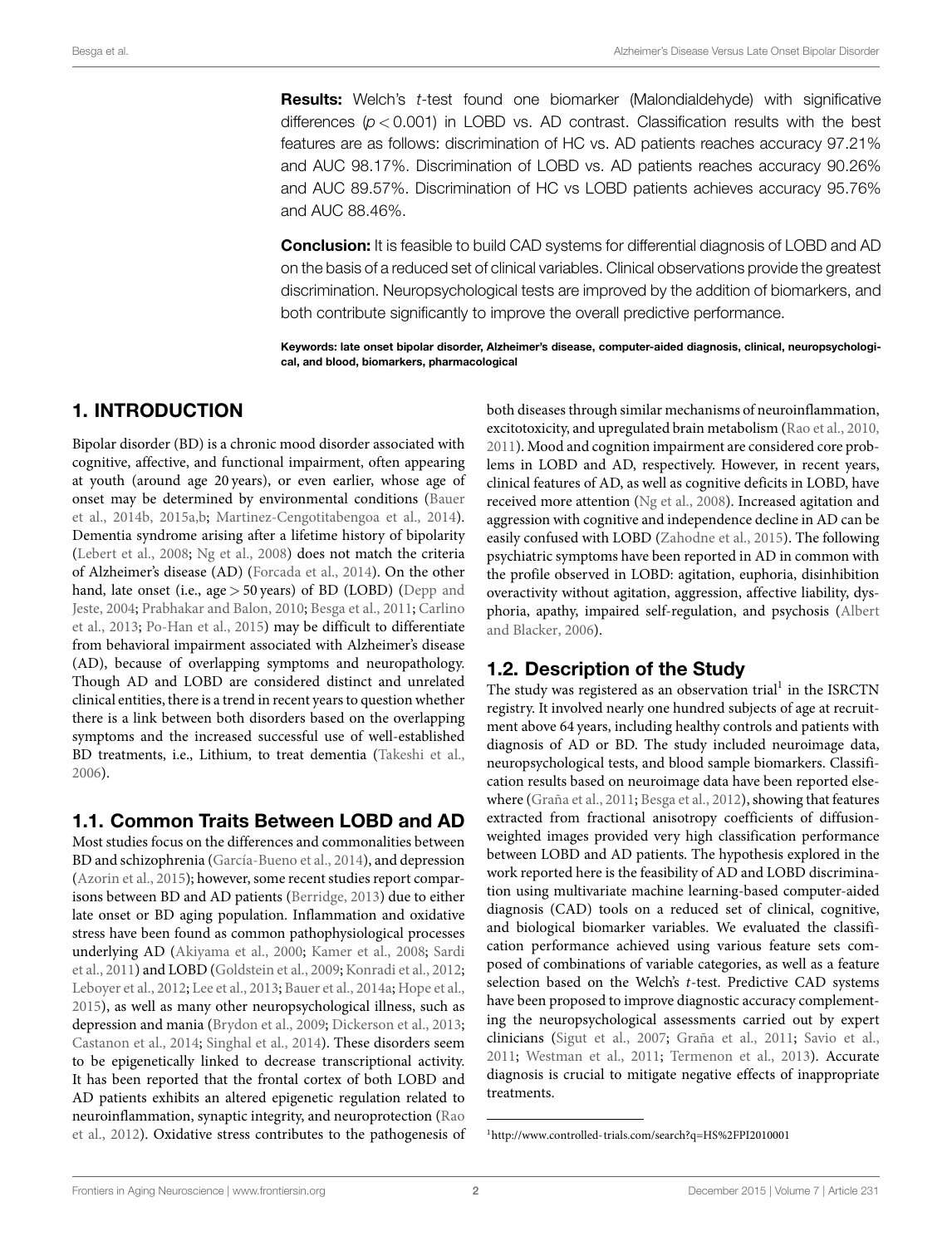# **2. MATERIALS AND METHODS**

Multivariate analysis methods([Westman et al.,](#page-8-6) [2011](#page-8-6)) allow to assess the joint significance of groups of biomarker measures. They have been successfully applied to large dimensionality neuroimage data([Fung and Stoeckel,](#page-7-24) [2007](#page-7-24); [Salas-Gonzalez et al.,](#page-8-8) [2009](#page-8-8)). Achieved cross-validation classification accuracy, sensitivity, specificity, and area under the ROC curve (AUC) provide the significance value for each combination of variables considered as classification features. Approaches applying feature extraction by functional transformations of the data, such as orthogonal partial least squares [\(Ramirez et al.,](#page-7-25) [2010](#page-7-25); [West](#page-8-6)[man et al.,](#page-8-6) [2011](#page-8-6)), have achieved high classification performances. However, these transformations do not allow to back-project the contribution of each variable to classification success. In order to reason about disease mechanisms and quality of biomarkers, we follow a feature selection approach, where variables are selected according to their expected contribution to the classification success. Moreover, we report variable importance computed on the basis of the contribution of each variable to the construction of a specific CART classifier, as well as the Welch's *t*-test statistical significance of variable differences between groups.

# **2.1. Subjects**

Patients included in the study were referred to the psychiatric unit at Alava University Hospital, Vitoria, from its catchment recruitment area for clinical assessment of memory complaints. The BD patients were in the euthymic state. No patient has previous BD diagnosis. These patients were all living in the community. Selected subjects underwent a standard protocol, including clinical, cognitive, and neuropsychological evaluations. Ninetyfive elderly subjects were included in the present study; **[Table 1](#page-2-0)** presents demographic details of the cohort. Sample size was conditioned by the availability of funding to carry out MRI neuroimaging and biochemical tests. Reports on neuroimage results are published elsewhere([Besga et al.](#page-7-6), [2011\)](#page-7-6). The LOBD group fulfills the DSM IV criteria and the AD group fulfills the NINDS-ADRDA criteria for probable AD. Subjects with psychiatric disorders (i.e., major depression) or other conditions (i.e., brain tumors) were not considered for this study. The exclusion criteria were ongoing infections, fever, allergies, or the presence of other serious medical conditions (autoimmune, cardiac, pulmonary, endocrine, and chronic infectious diseases, and neoplasms). Neither the patients nor the healthy control subjects were receiving immunosuppressive drugs or vaccinations for at least 6 months prior to inclusion in the study or anti-inflammatory analgesics 2 days prior to the extraction of the blood sample. The ethics committee of the Alava University Hospital, Spain, approved this study. All patients gave their written consent to participate in

<span id="page-2-0"></span>**TABLE 1 | Demographic data (mean and SD for each group)**.

|                 | HС               | AD             | <b>LOBD</b>    |
|-----------------|------------------|----------------|----------------|
| M/F             | 15/11            | 20/17          | 9/23           |
| Age             | $72.81 \pm 8.70$ | $78.70 + 5.86$ | $68.88 + 8.61$ |
| Education (0-5) | $3.92 + 1.14$    | $3.33 + 1.00$  | $3.29 + 1.14$  |

the study, which was conducted according to the provisions of the Helsinki declaration. After written informed consent was obtained, venous blood samples (10 mL) were collected from the volunteers, after which all the mood scales and cognitive tests were performed.

# **2.2. Variable Description**

For each subject in the study, we have measured the following 3 categories of variables.

#### 2.2.1. Neuropsychological Variables (NEURO)

Cognitive performance has been assessed with a battery of neuropsychological tests covering the following cognitive domains: executive function, learning and memory, and attention. The index for each cognitive domain is the mean of the z-scores of the tests covering that domain.

- *•* Executive function: the executive function domain was assessed by combining measures from the following tests: Wisconsin Card Sorting Test (WCST) [\(Heaton](#page-7-26), [1981;](#page-7-26) [Spreen and Strauss](#page-8-9), [1998](#page-8-9)), Stroop Test-Interference (SCWT)([Golden,](#page-7-27) [1978\)](#page-7-27), Trail MakingTest part B (TMT-B) (Reitan and Wolfson, [1985;](#page-7-28) [Spreen](#page-8-9) [and Strauss](#page-8-9), [1998\)](#page-8-9), and Functioning Assessment Short Test (FAS) (aka Controlled Oral Word Association Test)([Benton](#page-6-8) [and Hamsher](#page-6-8), [1989\)](#page-6-8).
- *•* Learning and memory: Wechsler Memory Scale (WMS-III) [\(Wechsler](#page-8-10), [1997a](#page-8-10),[b](#page-8-11)) measuring five index scores: Auditory Memory, Visual Memory, Visual Working Memory, Immediate Memory, and Delayed Memory.
- *•* Attention: the attention domain was assessed by combining the scores of the Trail Making Test part A (TMT-A) [\(Reitan and](#page-7-28) [Wolfson,](#page-7-28) [1985](#page-7-28)), Stroop Colour–Word Test (SCWT)([Golden](#page-7-27), [1978](#page-7-27)), and Digitsforward (DigitSpansubtest) (Wechsler Adult Intelligence Scale) (WAIS-III)([Wechsler](#page-8-10), [1997a](#page-8-10)) (Spanish version by TEA, 1999).

#### 2.2.2. Biological Markers (BIO)

Selected biological markers for analysis were reported as relevant to LOBD and AD in published studies on inflammation based pathology [\(Akiyama et al.](#page-6-5), [2000;](#page-6-5) [Kamer et al.,](#page-7-10) [2008;](#page-7-10) [Goldstein](#page-7-11) [et al.](#page-7-11), [2009;](#page-7-11) [Sardi et al.,](#page-8-1) [2011](#page-8-1); [Lee et al.,](#page-7-14) [2013](#page-7-14); [García-Bueno et al.](#page-7-9), [2014\)](#page-7-9). After extracting plasma from blood samples, inflammatory cytokines interleukins 1 and 6 (IL-1 and IL-6) and tumor necrosis factor alpha (TNF $\alpha$ ) were determined by enzyme immunoassay (EIA). Oxido-nitrosative parameters [nitrites and malondialdehyde (MDA)] were also analyzed in plasma samples. Cytokine levels were measured by EIA using reagents in kit form for  $TNF\alpha$ (cat. 589201), Interleukin-1 $\beta$  (cat. 583311), and Interleukin 6 (cat. 501030) from Cayman Chemical Europe, Tallinn, Estonia. Plasma levels of TNFα, IL1β, and IL6 were measured in a 96-well plate and read at 405 nm following the manufacturer's instructions. Nitrites  $(NO<sub>2</sub>)$ , the final and stable product of nitric oxide, were measured using the Griess method, where samples are incubated in acidic solution with sulfanilamide and *N*-(1-naphthyl) ethylenediamine dihydrochloride (NEDA). The nitrites are converted into a pink compound that is measured photometrically at 540 nm (Synergy 2, Biotek). Lipid peroxidation, the final product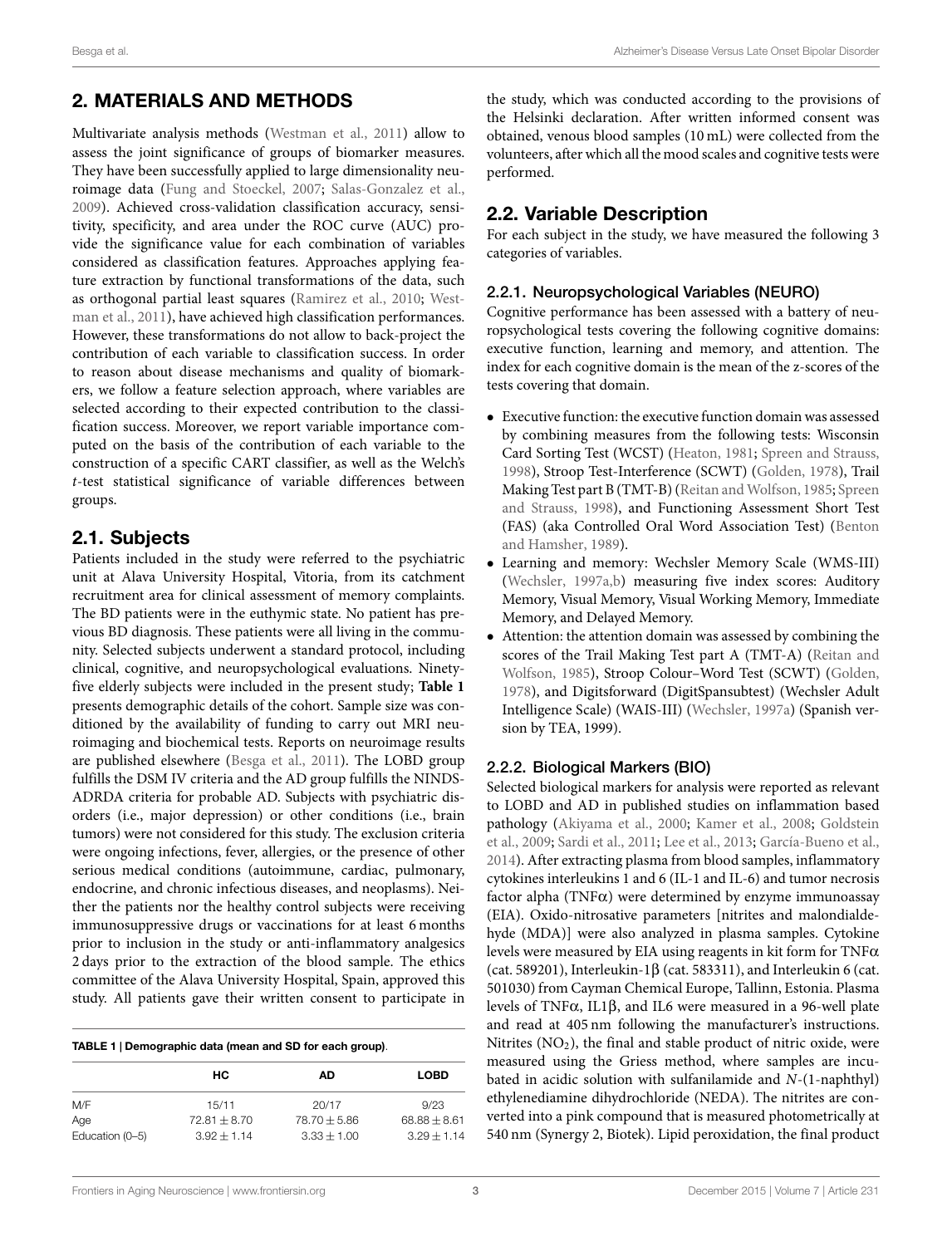of the reaction of oxido-nitrosative molecules with lipidic components of cells, was determined by Thiobarbituric Acid Reactive Substances (TBARS) assay (Cayman Chemical Europe, Tallinn, Estonia), based on the reaction of malondialdehyde (MDA) and thiobarbituric acid (TBA) under high temperature (95°C) and acidic conditions. The MDA-TBA adduct formed is measured colorimetrically at 530–540 nm (Synergy 2, Biotek). Plasma BDNF levels were measured using a BDNF Sandwich ELISA Kit, according to the manufacturer's instructions (Millipore, USA, Cat. No. CYT306). Serum NGF levels were measured with an enzymelinked immunosorbent assay (ELISA) method according to the manufacturer's instructions, using a ChemiKineTM NGF Sandwich ELISA Kit (Millipore, USA, Cat No CYT304). All samples were assayed in duplicate. All plasma NF levels are expressed as picograms per milliliter.

#### 2.2.3. Clinical Observations (CLIN)

The Neuropsychiatric Inventory (NPI)<sup>[2](#page-3-0)</sup> [\(Cummings,](#page-7-29) [1997](#page-7-29)) was developed to provide a means of assessing neuropsychiatric symptoms and psychopathology of patients with Alzheimer's disease and other neurodegenerative disorders. The NPI assesses 10 (10 item NPI) or 12 (2-item NPI) behavioral domains common in dementia. These include Hallucinations, Delusions, Agitation/aggression, Dysphoria/depression, Anxiety, Irritability, Disinhibition, Euphoria, Apathy, Aberrant motor behavior, Sleep, and night-time behavior change (12-item version only), Appetite and eating change (12-item version only). Each NPI domain is scored based on a standardized interview administered by the clinician for frequency, severity, and associated caregiver distress.

### **2.3. Functional Assessment**

Patients were functionally assessed by the Functional Assessment Staging procedure (FAST)([Reisberg](#page-7-30), [1988](#page-7-30)). Patients with greater functional impairment show increments in cognitive loss. FAST ranks patients in 16 stages. Stage 1 marks subjects without difficulties, while Stage 7(f) marks patients unable to hold up his/her head. The last eleven stages are subdivisions of FAST between the late stages 6 and 7. FAST was administered by the clinician leading the study.

# **2.4. Population Comparison**

We used the Welch's *t*-test to assess the statistical significance of variables differences between groups. It is a two-sample test used to check the hypothesis that two populations have equal means. Welch's*t*-test is the adaptation of Student's*t*-test for the case of two population samples may have different variances. These tests are often referred to as "unpaired" or "independent samples" *t*-tests, as they are typically applied when the statistical units underlying the two samples being compared are non-overlapping.

# **2.5. Classification Algorithms**

Classification experiments were carried out in the Python programming language, using specific classifier implementations provided by scikit-learn<sup>[3](#page-3-1)</sup> (see text footnote 4) python package.

We have applied the Support Vector Machines (SVM) [\(Vapnik](#page-8-12), [1998\)](#page-8-12), CART Decision Trees, and Random Forest (RF). Briefly described, SVM build a discriminating function with optimal generalization properties, which is a hyperplane built on the basis of the support vectors at the boundaries between classes. The kernel trick [e.g., radial basis function (RBF)] allows to deal with not linearly separable classes. Parameter tuning (i.e., Gaussian function width) is performed independently at each cross-validation fold when carrying out an assessment of classifier performance. SVM and its libSVM<sup>[4](#page-3-2)</sup>implementation ([Chang and](#page-7-31) [Lin](#page-7-31), [2011](#page-7-31)) have become a standard classifier in the neuroscience community [\(Burges](#page-7-32), [1998;](#page-7-32) [Tao et al.](#page-8-13), [2006;](#page-8-13) [Fung and Stoeckel](#page-7-24), [2007\)](#page-7-24). CART Decision Trees [\(Breiman et al.,](#page-7-33) [1984;](#page-7-33) [Quinlan](#page-7-34), [1993](#page-7-34)) are built by recursive data space partitions. A univariate (single attribute) split is defined at each tree node using some criterion (e.g., mutual information, gain-ratio, impurity gini index). Tree leaves correspond to class *a posteriori* distribution of the training data samples falling in this leave. Random Forests (RF)([Breiman](#page-7-35), [2001\)](#page-7-35) algorithm is an ensemble of classifiers, which has been successfully applied in a wide variety of classification tasks [\(Baran](#page-6-9)[diaran et al.,](#page-6-9) [2010](#page-6-9)). RF is a collection of decorrelated randomly generated decision tree predictors, in which each tree casts a unit vote to decide the most popular class of input x. A bootstrapped training dataset is used to grow each individual tree. RF model parameters are the number of trees, their maximum depth, and the ratio of dimensionality reduction at each node. Finally, to assess variable importance, we have computed for each variable the average Gini impurity index [\(Breiman et al.](#page-7-33), [1984](#page-7-33)) of all the nodes in a CART classifier where this variable is used for the split, normalizing it such that the most important variable has value 1.

#### 2.5.1. Experimental Design

All variables are normalized computing their z-scores previous to classification experiments. In order to reduce circularity effects, variable normalization was carried out independently at each cross-validation folder. In order to evaluate the effect of neuropshycological measures (NEURO), biological markers (BIO), and clinical variables (CLIN) in differentiating HC from individuals with AD and LOBD, we have applied multivariate machine learning classification methods to each of the possible contrasts in the study: (1) healthy controls versus Alzheimer's disease patients (HC vs. AD), (2) healthy controls versus Bipolar disorder patients (HC vs. LOBD), and (3) Bipolar disorder versus Alzheimer's disease patients (LOBD vs. AD). We evaluated the performance of the classifier using a leave-one-out (LOO) cross-validation algorithm, applying a 3 *×* 2-fold cross-validation grid search for classifier optimal parameters tuning. To quantify the results, we measured the following performance measures: (a) accuracy ((TP + TN)/N), (b) specificity  $[TN/(FP + TN)],$  (c) sensitivity  $[TP/(TP + FN)]$ , and (d) area under the ROC curve (AUC)([Faraggi and Reiser,](#page-7-36) [2002](#page-7-36); [Joachims](#page-7-37), [2005](#page-7-37)), where TP is the number of true positives; TN is the number of true negatives; FP is the number of false positives; and FN is the number of false negatives.

<span id="page-3-0"></span><sup>2</sup> <http://www.dementia-assessment.com.au/behavioural/>

<span id="page-3-1"></span><sup>3</sup> <http://scikit-learn.org/stable/>

<span id="page-3-2"></span><sup>4</sup> <http://www.csie.ntu.edu.tw/~cjlin/libsvm/>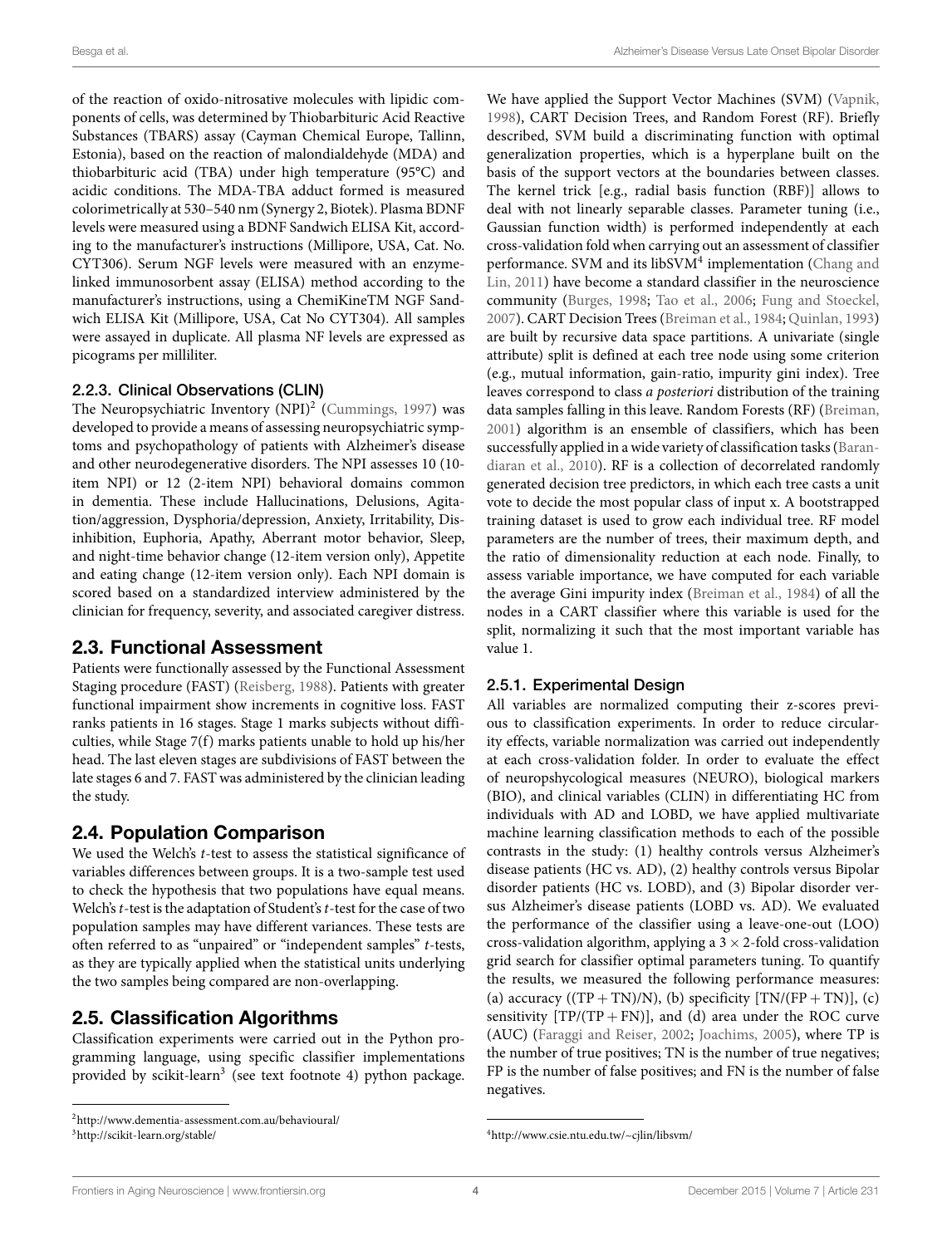# **3. RESULTS**

# **3.1. Statistical Group Comparison**

**[Table 2](#page-4-0)** shows the Welch's *t*-test *p*-values for the clinical, biological, and neuropsychological variables, respectively, for each of the possible contrasts. Entries highlighted in gray correspond to statistically significant differences. Most of the clinical variables have significant differences between groups, except Delusions and Anxiety. Euphoria differences are significant in HC vs. LOBD. Comparing LOBD vs. AD, only FAST and Agitation provide significant differences. The biological biomarkers, on the other hand, do not have any significant differences, with the exception of the MDA and TNFα in the case of LOBD vs. AD. Neuropsychological variables are statistically significant in the comparisons with controls, but in the comparison LOBD vs. AD, only the memory tests have significant differences.

# **3.2. Variable Importance**

**[Figure 1](#page-4-1)** shows a plot of the feature importance of the variables considered in the study for the LOBD vs. AD classification contrast. The most important variable in all experiments is FAST. Overall, the feature importance values are in agreement with the statistically significant differences presented in **[Table 2](#page-4-0)**, providing a more precise ranking. Cognitive tests are the second most important feature in the discrimination of HC vs. AD, whereas the clinical are more important discriminating HC vs. LOBD, with

<span id="page-4-0"></span>**TABLE 2 | Welch's** *t***-test** *p***-value for each behavioral, biological biomarker, and aggregate neuropsychological variable (rows)** *per* **group contrast (columns)**.

|                             | HC vs. AD | <b>HC vs. LOBD</b> | <b>LOBD vs. AD</b> |
|-----------------------------|-----------|--------------------|--------------------|
| <b>CLINICAL</b>             |           |                    |                    |
| <b>FAST</b>                 | < 0.001   | < 0.001            | < 0.001            |
| TD <sub>1</sub>             | 0.022     | 0.045              | 0.871              |
| TA <sub>1</sub>             | 0.009     | < 0.001            | 0.002              |
| <b>TDD</b>                  | 0.002     | < 0.001            | 0.145              |
| TA <sub>2</sub>             | 0.002     | < 0.001            | 0.110              |
| <b>TE</b>                   | 0.325     | 0.008              | 0.026              |
| TA <sub>3</sub>             | < 0.001   | < 0.001            | 0.579              |
| T <sub>D</sub> <sub>2</sub> | 0.065     | 0.356              | 0.618              |
| <b>TI</b>                   | 0.003     | 0.001              | 0.068              |
| <b>TC</b>                   | 0.003     | 0.096              | 0.230              |
| <b>TS</b>                   | 0.001     | 0.004              | 0.088              |
| <b>BIOLOGICAL BIOMARKER</b> |           |                    |                    |
| <b>BDNF</b>                 | 0.631     | 0.263              | 0.425              |
| <b>NGF</b>                  | 0.090     | 0.916              | 0.074              |
| NO <sub>2</sub>             | 0.468     | 0.233              | 0.763              |
| $TNF\alpha$                 | 0.087     | 0.691              | 0.021              |
| IL6                         | 0.646     | 0.147              | 0.170              |
| IL1                         | 0.539     | 0.781              | 0.477              |
| <b>MDA</b>                  | 0.304     | 0.052              | < 0.001            |
| <b>NEUROPSY</b>             |           |                    |                    |
| <b>FF</b>                   | < 0.001   | < 0.001            | 0.337              |
| Α                           | < 0.001   | < 0.001            | 0.804              |
| M                           | < 0.001   | < 0.001            | < 0.001            |

*Statistically significant entries (p < 0.01) are highlighted in gray.*

*TD1, total delusions; TA1, total agitation; TDD, total dysphoria/depression; TA2, total anxiety; TE, total euphoria; TA3, total apathy; TD2, total disinhibition; TI, total irritability; TC, total CMA; TS, total sleep; EF, executive functions; A, attention; M, memory.*

memory domain ranking high. For the critical discrimination of LOBD vs. AD, the clinical variables are the most informative; however, biological marker MDA ranks third while cognitive memory domain ranks fifth. This is the only instance of high importance ranking biological marker.

# **3.3. Classification**

Classification performance results are presented in **[Tables 3](#page-5-0)** and **[4](#page-5-1)** reporting accuracy, and AUC, respectively, for each classifier, combination of variables and classification contrast. Comparing classifier results, the CART provides the best results, though the improvement relative to other classifiers does not achieve statistical significance (*F*-test,  $p > 0.01$ ). This may be due to the fact that small sample size penalizes the construction of large classifiers, which are overparameterized. Comparison of results according to variable category shows that clinical variables (CLIN) provide the best results or contribute to them. On the other hand, the biological biomarkers (BIO) are the ones that contribute less to classification performance. Considering the contrast LOBD vs. AD, the clinical variables provide the best results, though for some classifiers, such as RBF SVM, the neuropsychological variables contribute to improve results. The best results are obtained using the set of variables selected according to their significance in a Welch's *t*-test (denoted CLIN + NEURO + BIO-Wt in the tables).

# **4. DISCUSSION**

This study was designed to investigate the feasibility of discriminating between AD and LOBD [\(Lebert et al.](#page-7-1), [2008;](#page-7-1) [Carlino et al.](#page-7-7), [2013;](#page-7-7) [Grande et al.,](#page-7-38) [2014\)](#page-7-38) using a wide range of clinical, neuropsychological, and biological (inflammatory, oxido-nitrosative, and neurotrophic) measures for this purpose. Previous studies have attempted to discriminate between subjects with AD and HC and between LOBD and HC, but there is no other study

<span id="page-4-1"></span>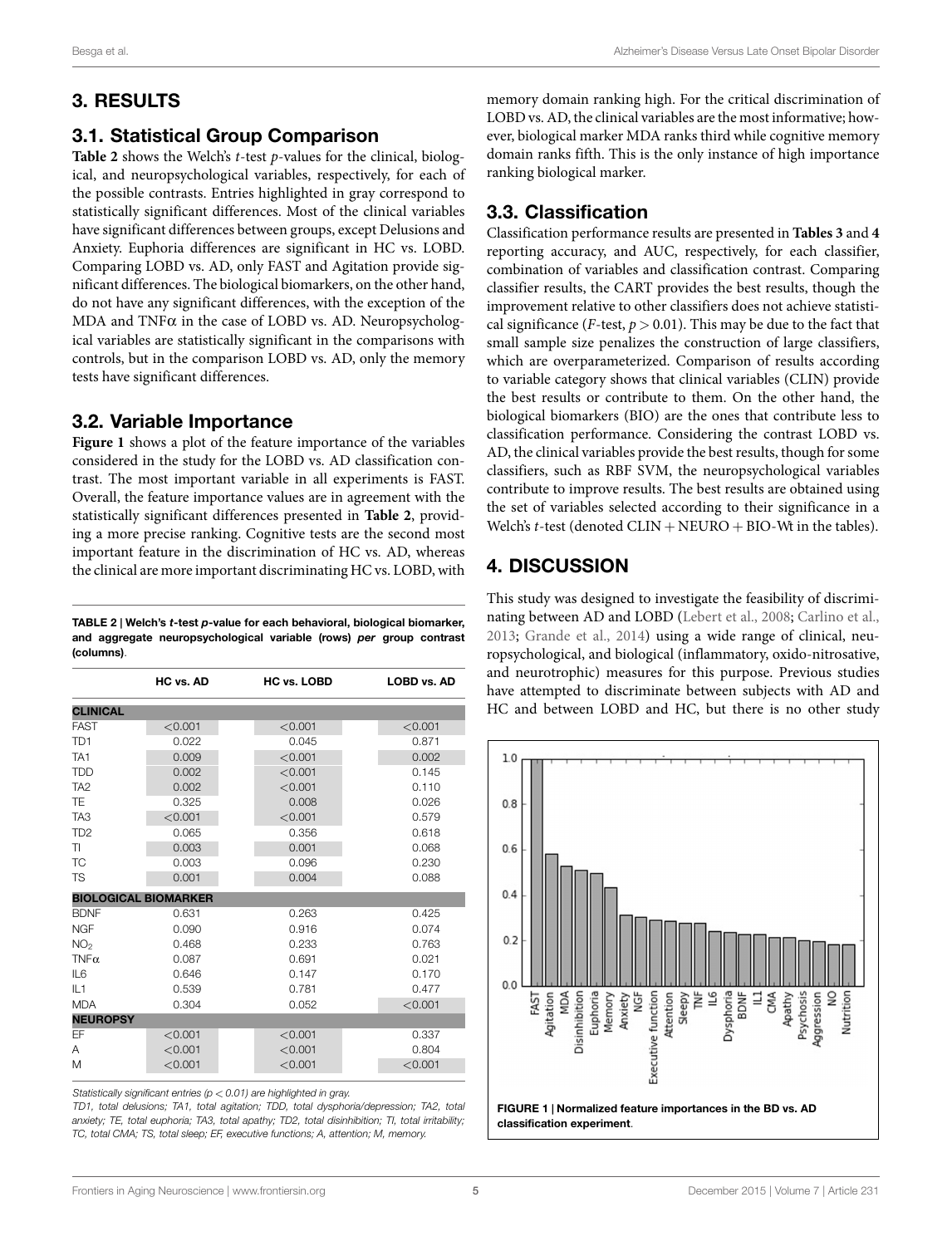<span id="page-5-0"></span>

| TABLE 3   LOO accuracy estimation of the classifiers on the various |  |  |  |  |  |  |  |
|---------------------------------------------------------------------|--|--|--|--|--|--|--|
| combinations of features for each classification contrast.          |  |  |  |  |  |  |  |

|                       |                               | <b>CART</b> | RF    | <b>SVM</b><br>(rbf) | <b>SVM</b><br>(lin) |
|-----------------------|-------------------------------|-------------|-------|---------------------|---------------------|
| <b>LOBD</b>           | 1. BIO                        | 46.38       | 59.42 | 71.01               | 60.87               |
| vs. AD                | 2. NEURO                      | 66.67       | 71.01 | 68.12               | 55.07               |
|                       | 3. BEHAV                      | 85.51       | 84.06 | 79.71               | 84.06               |
|                       | 4. $BIO + NEURO$              | 66.67       | 62.32 | 71.01               | 66.67               |
|                       | $5.$ BIO $+$ BEHAV            | 79.71       | 73.91 | 79.71               | 79.71               |
|                       | $6.$ NEURO $+$ BEHAV          | 79.71       | 81.16 | 82.61               | 84.06               |
|                       | $7.$ NEURO $+$ BEHAV $+$ BIO  | 78.26       | 79.71 | 84.06               | 82.61               |
|                       | 8. NEURO $+$ BEHAV $+$ BIO-Wt | 90.26       | 86.67 | 89.06               | 87.51               |
| HC vs.                | 1. BIO                        | 71.43       | 60.32 | 57.14               | 49.21               |
| <b>AD</b>             | 2. NEURO                      | 88.89       | 93.65 | 87.30               | 84.13               |
|                       | 3. BEHAV                      | 95.24       | 95.24 | 93.65               | 95.24               |
|                       | $4.$ BIO $+$ NEURO            | 85.71       | 87.30 | 87.30               | 88.89               |
|                       | $5.$ BIO $+$ BEHAV            | 92.06       | 92.06 | 96.83               | 93.65               |
|                       | $6.$ NEURO $+$ BEHAV          | 93.65       | 96.83 | 95.24               | 96.83               |
|                       | 7. NEURO + BEHAV + BIO        | 95.24       | 95.24 | 95.24               | 92.06               |
|                       | 8. NEURO $+$ BEHAV $+$ BIO-Wt | 96.24       | 97.21 | 97.21               | 97.21               |
| HC vs.<br><b>LOBD</b> | 1. BIO                        | 46.55       | 48.28 | 53.45               | 60.34               |
|                       | 2. NEURO                      | 75.86       | 77.59 | 79.31               | 82.76               |
|                       | 3. BEHAV                      | 89.66       | 89.66 | 91.38               | 91.38               |
|                       | 4. $BIO + NEURO$              | 79.31       | 82.76 | 77.59               | 77.59               |
|                       | $5.$ BIO $+$ BEHAV            | 82.76       | 93.10 | 91.38               | 91.38               |
|                       | $6.$ NEURO $+$ BEHAV          | 82.76       | 94.83 | 93.10               | 93.10               |
|                       | $7.$ NEURO + BEHAV + BIO      | 82.76       | 89.66 | 93.10               | 91.38               |
|                       | 8. NEURO + BEHAV + BIO-Wt     | 91.76       | 95.76 | 94.10               | 94.38               |

<span id="page-5-1"></span>**TABLE 4 | LOO AUC estimation of the classifiers on the various combinations of features for each classification contrast**.

|        |                               | <b>CART</b> | RF    | <b>SVM</b><br>(rbf) | <b>SVM</b><br>(lin) |
|--------|-------------------------------|-------------|-------|---------------------|---------------------|
| LOBD   | 1. BIO                        | 45.78       | 59.21 | 71.28               | 61.19               |
| vs. AD | 2. NEURO                      | 66.60       | 71.28 | 68.58               | 55.15               |
|        | 3. BEHAV                      | 85.64       | 83.87 | 79.81               | 83.87               |
|        | 4. BIO + NEURO                | 66.39       | 61.91 | 70.86               | 66.60               |
|        | $5.$ BIO $+$ BEHAV            | 79.81       | 73.35 | 80.03               | 79.81               |
|        | 6. NEURO + BEHAV              | 80.24       | 80.74 | 82.73               | 84.08               |
|        | $7.$ NEURO $+$ BEHAV $+$ BIO  | 78.67       | 79.39 | 84.50               | 82.73               |
|        | 8. NEURO $+$ BEHAV $+$ BIO-Wt | 89.57       | 86.39 | 88.25               | 87.33               |
| HC vs. | 1. BIO                        | 70.53       | 57.07 | 55.51               | 47.61               |
| AD     | 2. NEURO                      | 88.25       | 92.88 | 87.47               | 84.20               |
|        | 3. BEHAV                      | 95.37       | 95.37 | 94.02               | 94.80               |
|        | $4.$ BIO $+$ NEURO            | 84.98       | 87.47 | 87.47               | 88.83               |
|        | $5.$ BIO $+$ BEHAV            | 92.10       | 91.53 | 96.73               | 93.45               |
|        | $6.$ NEURO $+$ BEHAV          | 93.45       | 96.73 | 95.37               | 96.15               |
|        | $7.$ NEURO $+$ BEHAV $+$ BIO  | 95.37       | 95.37 | 95.95               | 92.67               |
|        | 8. NEURO + BEHAV + BIO-Wt     | 97.33       | 98.17 | 98.17               | 97.77               |
| HC vs. | 1. BIO                        | 45.79       | 47.72 | 53.12               | 59.01               |
| LOBD   | 2. NEURO                      | 76.32       | 77.16 | 79.45               | 82.93               |
|        | 3. BEHAV                      | 89.54       | 89.90 | 91.47               | 91.11               |
|        | 4. BIO + NEURO                | 79.81       | 82.57 | 77.88               | 77.88               |
|        | $5.$ BIO $+$ BEHAV            | 82.57       | 93.03 | 91.47               | 91.47               |
|        | 6. NEURO + BEHAV              | 82.93       | 94.23 | 93.75               | 93.39               |
|        | $7.$ NEURO $+$ BEHAV $+$ BIO  | 82.57       | 89.18 | 93.75               | 91.83               |
|        | 7. NEURO $+$ BEHAV $+$ BIO-Wt | 91.37       | 96.38 | 95.55               | 95.55               |

*Bold values are the maximum attained by a classifier per classification contrast.*

*BIO, blood biomarkers; BEHAV, clinical variables; NEURO, neuropsychological tests; Wt variables are selected according to Welch's t-test.*

to our knowledge dealing with LOBD patients compared with AD, when the differential diagnosis is more difficult([Aprahamian](#page-6-10) [et al.](#page-6-10), [2014](#page-6-10)). We have included HC vs. AD and HC vs. LOBD contrasts in**[Tables 2](#page-4-0)**–**[4](#page-5-1)** to assess if the biomarkers are also useful to discriminate them. We find that the results obtained are according to the literature. We have found that the clinical variables carry most of the diagnostic value; however, classification performance can be improved by the consideration of the neuropsychological variables and biological markers.

# **4.1. Clinical Variables**

It has been observed that cognitive deficits affect the functionality and global prognosis of LOBD patients([Kawas et al.,](#page-7-39) [2003](#page-7-39)) as occurs in patients with dementia. Besides cognitive performance, behavioral disorders are also closely related to the overall functionality of the patients. Non-cognitive symptoms have to be considered as they may help the discrimination between LOBD and AD. Our results in **[Figure 1](#page-4-1)** show that agitation, euphoria, and disinhibition are the non-cognitive neuropsychological variables having the greatest discrimination power in the case AD vs. LOBD. Nevertheless, the clinical variable that differentiates more strongly between LOBD and AD is overall patient behavioral functionality measured by FAST.

# **4.2. Neuropsychological Variables**

Neuropsychological assessment is typically used for both descriptive and diagnostic purposes. When used diagnostically, tests *Bold values are the maximum attained by a classifier per classification contrast.*

*BIO, blood biomarkers; BEHAV, clinical variables; NEURO, neuropsychological tests; Wt variables selected according to Welch's t-test.*

provide information about how likely is that a particular individual has or will have a cognitive disorder. In relation to BD, various studies have revealed cognitive impairment as part of its clinical expression. In fact, some authors suggested that having been diagnosed with BD is a significant predictor of cognitive decline over time, further, cognitive dysfunction increases in the long term [\(Lewandowski et al.,](#page-7-40) [2011](#page-7-40); [Torrent et al.](#page-8-14), [2012\)](#page-8-14). Although there are limited data on the cognitive profile of LOBD [\(Car](#page-7-7)[lino et al.,](#page-7-7) [2013;](#page-7-7) [Grande et al.,](#page-7-38) [2014\)](#page-7-38), cognitive deficits affecting memory, attention, and executive function have been reported ([Robinson et al.](#page-7-41), [2006](#page-7-41); [Osher et al.,](#page-7-42) [2011;](#page-7-42) [Aprahamian et al.,](#page-6-10) [2014\)](#page-6-10). Accordingly, when comparing LOBD patients with HC we found that all these variables have statistically significant differences, as shown in **[Table 2](#page-4-0)**. Similar cognitive degradation is well known in AD([Kawas et al.,](#page-7-39) [2003](#page-7-39); [Albert and Blacker](#page-6-7), [2006](#page-6-7)), and it is confirmed by results in **[Table 2](#page-4-0)**. The classification experiments confirm that the set of neuropsychological variables (NEURO) is useful to discriminate AD patients from controls, achieving high accuracy (93.65%) and AUC (92.88%). However, they are much less effective to discriminate LOBD patients from controls and AD patients. The results of Welch's *t*-test in **[Table 2](#page-4-0)** and the variable importance results in **[Figure 1](#page-4-1)** confirm that memory cognitive domain is essential in clinical practice for the detection and diagnosis of AD [\(Weintraub et al.,](#page-8-15) [2012](#page-8-15)). Accordingly, **[Figure 1](#page-4-1)** shows that memory domain tests have a high importance for AD vs. LOBD classification. Finally, we found that memory is a key factor in differential diagnosis between LOBD and AD.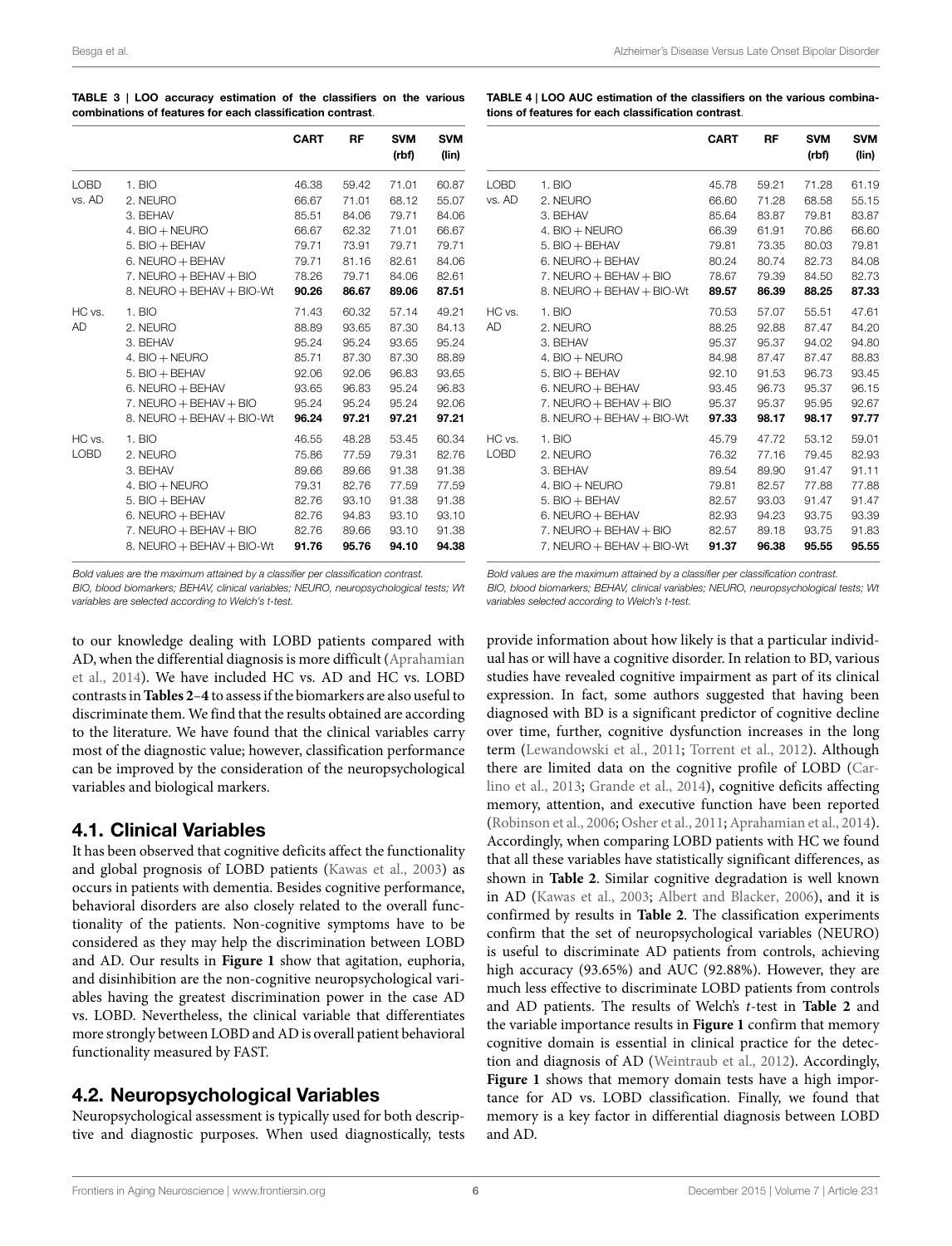### **4.3. Blood Biomarkers**

Besides the similarity of some symptoms, AD and LOBD share pathophysiological features that might difficult differential diagnosis. Peripheral markers related to inflammation, oxidative stress, and neurotrophins have been related to clinical symptoms, cognitive decline, and illness severity in BD [\(Barbosa et al.,](#page-6-11) [2012](#page-6-11); [Martinez-Cengotitabengoa et al.](#page-7-0), [2014](#page-7-0)), as well as in AD [\(Berridge](#page-6-4), [2013](#page-6-4)). In our study, all blood biomarkers, except IL1, were lower in the plasma of LOBD group than in AD group, although only MDA levels revealed statistical significant difference in the Welch's *t*-test. This finding agrees with a significant decrease in BDNF and IL-6 in BD patients at later stage compared to its early stage, while, inversely,  $TNF\alpha$  has a significant increase at the BD later stage([Kauer-Sant'Anna et al.,](#page-7-43) [2009](#page-7-43); [Grande et al.,](#page-7-38) [2014](#page-7-38)). All these findings may suggest that the group of LOBD patients have more inflammation. No discriminant variable has been found from the collection of biological biomarkers (BIO) in our classification experiments. There are numerous reports of inflammation and excess oxidation within the brain of patients, but outside the CNS, the evidence is less definite and results of studies are often contradictory. It has been suggested that inflammation and oxidative stress do not cause AD or LOBD by themselves, but probably during aging, they reinforce many interdependent factors related to these complex neuropsychiatric disorders([Forcada et al.](#page-7-3), [2014\)](#page-7-3). It is well known that brain aging involves complex structural and molecular processes that provide a misbalance between protective and degenerative factors, predisposing the brain to higher risk of acquiring neurodegenerative diseases [\(Lewandowski et al.](#page-7-40), [2011](#page-7-40)). Nevertheless, the inclusion of MDA in the Welch's *t*-test features produces a great improvement in classification performance, reaching accuracy 90.26 and AUC 89.57. This is a surprising fact because inflammation is a common effect not a differential effect.

# **4.4. Limitations**

The sample is not well balanced; there are diverse numbers of AD, LOBD, and HC. The feminine LOBD sample is much larger.

# **REFERENCES**

- <span id="page-6-5"></span>Akiyama, H., Barger, S., Barnum, S., Bradt, B., Bauer, J., Cole, G. M., et al. (2000). Inflammation and Alzheimer's disease. *Neurobiol. Aging* 21, 383–421. doi[:10.](http://dx.doi.org/10.1016/S0197-4580(00)00124-X) [1016/S0197-4580\(00\)00124-X](http://dx.doi.org/10.1016/S0197-4580(00)00124-X)
- <span id="page-6-7"></span>Albert, M. S., and Blacker, D. (2006). Mild cognitive impairment and dementia. *Annu. Rev. Clin. Psychol.* 2, 379–388. doi[:10.1146/annurev.clinpsy.1.102803.](http://dx.doi.org/10.1146/annurev.clinpsy.1.102803.144039) [144039](http://dx.doi.org/10.1146/annurev.clinpsy.1.102803.144039)
- <span id="page-6-10"></span>Aprahamian, I., Ladeira, R. M., Diniz, B. S., Forlenza, O. V., and Nunes, P. V. (2014). Cognitive impairment in euthymic older adults with bipolar disorder: a controlled study using cognitive screening tests. *Am. J. Geriatr. Psychiatry* 22, 389–397. doi[:10.1016/j.jagp.2012.08.013](http://dx.doi.org/10.1016/j.jagp.2012.08.013)
- <span id="page-6-3"></span>Azorin, J. M., Belzeaux, R., and Adida, M. (2015). Age-at-onset and comorbidity may separate depressive disorder subtypes along a descending gradient of bipolar propensity. *Behav. Brain Res.* 282, 185–193. doi:[10.1016/j.bbr.2015.01.014](http://dx.doi.org/10.1016/j.bbr.2015.01.014)
- <span id="page-6-9"></span>Barandiaran, I., Paloc, C., and Graña, M. (2010). Real-time optical markerles tracking for augmented reality applications. *J. Real Time Image Process.* 5, 129–138. doi:[10.1007/s11554-009-0140-2](http://dx.doi.org/10.1007/s11554-009-0140-2)
- <span id="page-6-11"></span>Barbosa, I. G., Rocha, N. P., Huguet, R. B., Ferreira, R. A., Salgado, J. V., Carvalho, L. A., et al. (2012). Executive dysfunction in euthymic bipolar disorder patients

Old age patients suffer from multimorbidity, which is a source of confusion for blood plasma biomarkers.

# **5. CONCLUSION**

We have found that a small set of variables, including an oxidative stress biomarker (i.e., MDA), allows good discrimination of LOBD and AD. Besides the potential construction of a CAD system upon larger databases, these findings could help in identifying new therapeutic routes for treatment and diagnosis.

# **AUTHOR CONTRIBUTIONS**

AB, IG, AG-P, and MG have made substantial contributions to the conception or design of the work; AB, JM, JL, DC, BA, AS, MG, and EE contributed to the acquisition, analysis, or interpretation of data for the work; all authors contributed in drafting the work and revising it critically for important intellectual content; all authors gave final approval of the version to be published; all authors agreed to be accountable for all aspects of the work in ensuring that questions related to the accuracy or integrity of any part of the work are appropriately investigated and resolved.

# **ACKNOWLEDGMENTS**

This work was supported by health research funds from the local grants from the Department of Education, Linguistic Policy and Culture of the Basque Country Government (2013111162). This research has been partially funded by grant TIN2011-23823 of the Ministerio de Ciencia e Innovación of the Spanish Government (MINECO) with FEDER funds, and the Basque Government grant IT874-13 for the research group and the predoctoral grant of AS. DC has been supported by Basque Government post-doctoral grant No Ref. POS-2014-1-2, MOD:POSDOC. AS and MG were supported by EC under FP7, Coordination and Support Action, Grant Agreement Number 316097, ENGINE European Research Centre of Network Intelligence for Innovation Enhancement (<http://engine.pwr.wroc.pl/>).

and its association with plasma biomarkers. *J. Affect. Disord.* 137, 151–155. doi:[10.1016/j.jad.2011.12.034](http://dx.doi.org/10.1016/j.jad.2011.12.034)

- <span id="page-6-6"></span>Bauer, I. E., Pascoe, M. C., Wollenhaupt-Aguiar, B., Kapczinski, F., and Soares, J. C. (2014a). Inflammatory mediators of cognitive impairment in bipolar disorder. *J. Psychiatr. Res.* 56, 18–27. doi:[10.1016/j.jpsychires.2014.04.017](http://dx.doi.org/10.1016/j.jpsychires.2014.04.017)
- <span id="page-6-0"></span>Bauer, M., Glenn, T., Alda, M., Andreassen, O. A., Angelopoulos, E., Ardau, R., et al. (2014b). Relationship between sunlight and the age of onset of bipolar disorder: an international multisite study. *J. Affect. Disord.* 167, 104–111. doi[:10.1016/j.](http://dx.doi.org/10.1016/j.jad.2014.05.032) [jad.2014.05.032](http://dx.doi.org/10.1016/j.jad.2014.05.032)
- <span id="page-6-1"></span>Bauer, M., Glenn, T., Alda, M., Andreassen, O. A., Angelopoulos, E., Ardau, R., et al. (2015a). Influence of birth cohort on age of onset cluster analysis in bipolar I disorder. *Eur. Psychiatry* 30, 99–105. doi[:10.1016/j.eurpsy.2014.10.005](http://dx.doi.org/10.1016/j.eurpsy.2014.10.005)
- <span id="page-6-2"></span>Bauer, M., Glenn, T., Alda, M., Andreassen, O. A., Angelopoulos, E., Ardau, R., et al. (2015b). Influence of light exposure during early life on the age of onset of bipolar disorder. *J. Psychiatr. Res.* 64, 1–8. doi[:10.1016/j.jpsychires.2015.03.013](http://dx.doi.org/10.1016/j.jpsychires.2015.03.013)
- <span id="page-6-8"></span>Benton, A. L., and Hamsher, K. (1989). *Multilingual Aphasia Examination*. Iowa City, IA: University of Iowa.
- <span id="page-6-4"></span>Berridge, M. J. (2013). Dysregulation of neural calcium signaling in Alzheimer disease, bipolar disorder and schizophrenia. *Prion* 7, 2–13. doi[:10.4161/pri.](http://dx.doi.org/10.4161/pri.21767) [21767](http://dx.doi.org/10.4161/pri.21767)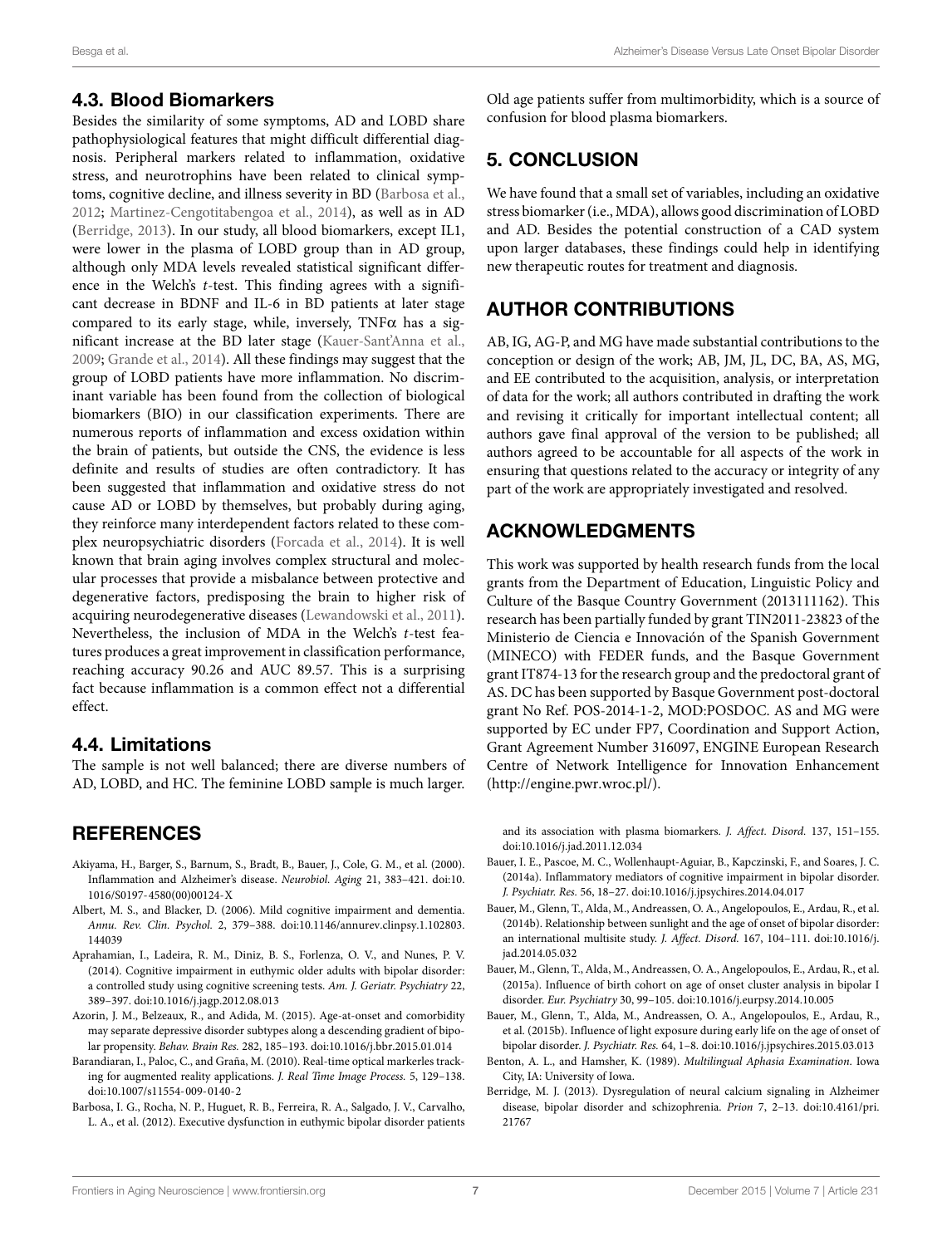- <span id="page-7-6"></span>Besga, A., Martinez-Cengotitabengoa, M., Gonzalez-Ortega, I., Gutierrez, M., Barbeito, S., and Gonzalez-Pinto, A. (2011). The role of white matter damage in late onset bipolar disorder. *Maturitas* 70, 160–163. doi[:10.1016/j.maturitas.2011.](http://dx.doi.org/10.1016/j.maturitas.2011.07.005) [07.005](http://dx.doi.org/10.1016/j.maturitas.2011.07.005)
- <span id="page-7-23"></span>Besga, A., Termenon, M., Graña, M., Echeveste, J., Perez, J., and Gonzalez-Pinto, A. (2012). Discovering Alzheimer's disease and bipolar disorder white matter effects building computer aided diagnostic systems on brain diffusion tensor imaging features. *Neurosci. Lett.* 520, 71–76. doi:[10.1016/j.neulet.2012.05.033](http://dx.doi.org/10.1016/j.neulet.2012.05.033)
- <span id="page-7-35"></span>Breiman, L. (2001). Random forests. *Mach. Learn.* 45, 5–32. doi[:10.1023/A:](http://dx.doi.org/10.1023/A:1017934522171) [1017934522171](http://dx.doi.org/10.1023/A:1017934522171)
- <span id="page-7-33"></span>Breiman, L., Friedman, J., Olshen, R., and Stone, C. (1984). *Classification and Regression Trees*. Monterey, CA: Wadsworth and Brooks.
- <span id="page-7-16"></span>Brydon, L., Walker, C., Wawrzyniak, A., Whitehead, D., Okamura, H., Yajima, J., et al. (2009). Synergistic effects of psychological and immune stressors on inflammatory cytokine and sickness responses in humans. *Brain Behav. Immun.* 23, 217–224. doi:[10.1016/j.bbi.2008.09.007](http://dx.doi.org/10.1016/j.bbi.2008.09.007)
- <span id="page-7-32"></span>Burges, C. (1998). A tutorial on support vector machines for pattern recognition. *Data Min. Knowl. Discov.* 2, 121–167. doi[:10.1023/A:1009715923555](http://dx.doi.org/10.1023/A:1009715923555)
- <span id="page-7-7"></span>Carlino, A. R., Stinnett, J. L., and Kim, D. R. (2013). New onset of bipolar disorder in late life. *Psychosomatics* 54, 94–97. doi:[10.1016/j.psym.2012.01.006](http://dx.doi.org/10.1016/j.psym.2012.01.006)
- <span id="page-7-18"></span>Castanon, N., Lasselin, J., and Capuron, L. (2014). Neuropsychiatric comorbidity in obesity: role of inflammatory processes. *Front. Endocrinol.* 5:74. doi[:10.3389/](http://dx.doi.org/10.3389/fendo.2014.00074) [fendo.2014.00074](http://dx.doi.org/10.3389/fendo.2014.00074)
- <span id="page-7-31"></span>Chang, C. C., and Lin, C. J. (2011). Libsvm: a library for support vector machines. *ACM Trans. Intell. Syst. Technol.* 2, 27. doi:[10.1145/1961189.1961199](http://dx.doi.org/10.1145/1961189.1961199)
- <span id="page-7-29"></span>Cummings, J. (1997). The neuropsychiatric inventory: assessing psychopathology in dementia patients. *Neurology* 48(Suppl. 6), S10–S16. doi[:10.1212/WNL.48.5\\_](http://dx.doi.org/10.1212/WNL.48.5_Suppl_6.10S) [Suppl\\_6.10S](http://dx.doi.org/10.1212/WNL.48.5_Suppl_6.10S)
- <span id="page-7-4"></span>Depp, C., and Jeste, D. (2004). Bipolar disorder in older adults: a critical review. *Bipolar Disord.* 6, 343–367. doi:[10.1111/j.1399-5618.2004.00139.x](http://dx.doi.org/10.1111/j.1399-5618.2004.00139.x)
- <span id="page-7-17"></span>Dickerson, F., Stallings, C., Origoni, A., Vaughan, C., Katsafanas, E., Khushalani, S., et al. (2013). A combined marker of inflammation in individuals with mania. *PLoS ONE* 8:e73520. doi[:10.1371/journal.pone.0073520](http://dx.doi.org/10.1371/journal.pone.0073520)
- <span id="page-7-36"></span>Faraggi, D., and Reiser, B. (2002). Estimation of the area under the roc curve. *Stat. Med.* 21, 3093–3106. doi:[10.1002/sim.1228](http://dx.doi.org/10.1002/sim.1228)
- <span id="page-7-3"></span>Forcada, I., Mur, M., Mora, E., Vieta, E., Bartras-Faz, D., and Portella, M. J. (2014). The influence of cognitive reserve on psychosocial and neuropsychological functioning in bipolar disorder. *Eur. Neuropsychopharmacol.* 25, 214–222. doi: [10.1016/j.euroneuro.2014.07.018](http://dx.doi.org/10.1016/j.euroneuro.2014.07.018)
- <span id="page-7-24"></span>Fung, G., and Stoeckel, J. (2007). Svm feature selection for classification of spect images of Alzheimer's disease using spatial information. *Knowl. Inf. Syst.* 11, 243–258. doi[:10.1007/s10115-006-0043-5](http://dx.doi.org/10.1007/s10115-006-0043-5)
- <span id="page-7-9"></span>García-Bueno, B., Bioque, M., Mac-Dowell, K. S., Barcones, M. F., Martínez-Cengotitabengoa, M., Pina-Camacho, L., et al. (2014). Proanti-inflammatory dysregulation in patients with first episode of psychosis: toward an integrative inflammatory hypothesis of schizophrenia. *Schizophr. Bull.* 40, 376–387. doi[:10.](http://dx.doi.org/10.1093/schbul/sbt001) [1093/schbul/sbt001](http://dx.doi.org/10.1093/schbul/sbt001)
- <span id="page-7-27"></span>Golden, C. (1978). *The Stroop Color and Word Test: A Manual for Clinical and Experimental Uses*. Chicago, IL: Stoelting Co.
- <span id="page-7-11"></span>Goldstein, B., Kemp, D., Soczynska, J., and McIntyre, R. (2009). Inflammation and the phenomenology, pathophysiology, comorbidity, and treatment of bipolar disorder: a systematic review of the literature. *J. Clin. Psychiatry* 70, 1078–1090. doi:[10.4088/JCP.08r04505](http://dx.doi.org/10.4088/JCP.08r04505)
- <span id="page-7-22"></span>Graña, M., Termenon, M., Savio, A., Gonzalez-Pinto, A., Echeveste, J., Perez, J., et al. (2011). Computer aided diagnosis system for Alzheimer disease using brain diffusion tensor imaging features selected by Pearson's correlation. *Neurosci. Lett.* 502, 225–229. doi[:10.1016/j.neulet.2011.07.049](http://dx.doi.org/10.1016/j.neulet.2011.07.049)
- <span id="page-7-38"></span>Grande, I., Magalhaes, P. V., Chendo, I., Stertz, L., Panizutti, B., Colpo, G. D., et al. (2014). Staging bipolar disorder: clinical, biochemical, and functional correlates. *Acta Psychiatr. Scand.* 129, 437–444. doi[:10.1111/acps.12268](http://dx.doi.org/10.1111/acps.12268)
- <span id="page-7-26"></span>Heaton, R. K. (1981).*Wisconsin Card Sorting Test Manual*. Odessa, FL: Psychological Assessment Resources.
- <span id="page-7-15"></span>Hope, S., Hoseth, E., Dieset, I., Mørch, R. H., Aas, M., Aukrust, P., et al. (2015). Inflammatory markers are associated with general cognitive abilities in schizophrenia and bipolar disorder patients and healthy controls. *Schizophr. Res.* 165, 188–194. doi[:10.1016/j.schres.2015.04.004](http://dx.doi.org/10.1016/j.schres.2015.04.004)
- <span id="page-7-37"></span>Joachims, T. (2005). "A support vector method for multivariate performance measures," in *Proceedings of the 22nd International Conference on Machine Learning*, (Edinburgh), 377–384.
- <span id="page-7-10"></span>Kamer, A. R., Craig, R. G., Dasanayake, A. P., Brys, M., Glodzik-Sobanska, L., and de Leon, M. J. (2008). Inflammation and Alzheimer's disease: possible role of periodontal diseases. *Alzheimers Dement.* 4, 242–250. doi[:10.1016/j.jalz.2007.](http://dx.doi.org/10.1016/j.jalz.2007.08.004) [08.004](http://dx.doi.org/10.1016/j.jalz.2007.08.004)
- <span id="page-7-43"></span>Kauer-Sant'Anna, M., Kapczinski, F., Andreazza, A. C., Bond, D. J., Lam, R. W., Young, L. T., et al. (2009). Brain-derived neurotrophic factor and inflammatory markers in patients with early- vs. late-stage bipolar disorder. *Int. J. Neuropsychopharmacol.* 12, 447–458. doi:[10.1017/S1461145708009310](http://dx.doi.org/10.1017/S1461145708009310)
- <span id="page-7-39"></span>Kawas, C. H., Corrada, M. M., Brookmeyer, R., Morrison, A., Resnick, S. M., Zonderman, A. B., et al. (2003). Visual memory predicts Alzheimer's disease more than a decade before diagnosis. *Neurology* 60, 1089–1093. doi:[10.1212/01.](http://dx.doi.org/10.1212/01.WNL.0000055813.36504.BF) [WNL.0000055813.36504.BF](http://dx.doi.org/10.1212/01.WNL.0000055813.36504.BF)
- <span id="page-7-12"></span>Konradi, C., Sillivan, S. E., and Clay, H. B. (2012). Mitochondria, oligodendrocytes and inflammation in bipolar disorder: evidence from transcriptome studies points to intriguing parallels with multiple sclerosis. *Neurobiol. Dis.* 45, 37–47. doi:[10.1016/j.nbd.2011.01.025](http://dx.doi.org/10.1016/j.nbd.2011.01.025)
- <span id="page-7-1"></span>Lebert, F., Lys, H., Haem, E., and Pasquier, F. (2008). Dementia following bipolar disorder. *Encephale* 34, 606–610. doi[:10.1016/j.encep.2007.12.007](http://dx.doi.org/10.1016/j.encep.2007.12.007)
- <span id="page-7-13"></span>Leboyer, M., Soreca, I., Scott, J., Frye, M., Henry, C., Tamouza, R., et al. (2012). Can bipolar disorder be viewed as a multi-system inflammatory disease? *J. Affect. Disord.* 141, 1–10. doi[:10.1016/j.jad.2011.12.049](http://dx.doi.org/10.1016/j.jad.2011.12.049)
- <span id="page-7-14"></span>Lee, S.-Y., Chen, S.-L., Chang, Y.-H., Chen, P., and Huang, S.-Y. (2013). Inflammation's association with metabolic profiles before and after a twelve-week clinical trial in drug-naive patients with bipolar ii disorder. *PLoS ONE* 8:e66847. doi:[10.1371/journal.pone.0066847](http://dx.doi.org/10.1371/journal.pone.0066847)
- <span id="page-7-40"></span>Lewandowski, K. E., Cohen, B. M., and Ongur, D. (2011). Evolution of neuropsychological dysfunction during the course of schizophrenia and bipolar disorder. *Psychol. Med.* 41, 225–241. doi:[10.1017/S0033291710001042](http://dx.doi.org/10.1017/S0033291710001042)
- <span id="page-7-0"></span>Martinez-Cengotitabengoa, M., Mico, J. A., Arango, C., Castro-Fornieles, J., Graell, M., and Paya, B. (2014). Basal low antioxidant capacity correlates with cognitive deficits in early onset psychosis. a 2-year follow-up study. *Schizophr. Res.* 156, 23–29. doi:[10.1016/j.schres.2014.03.025](http://dx.doi.org/10.1016/j.schres.2014.03.025)
- <span id="page-7-2"></span>Ng, B., Camacho, A., Lara, D. R., Brunstein, M. G., Pinto, O. C., and Akiskal, H. S. (2008). A case series on the hypothesized connection between dementia and bipolar spectrum disorders: bipolar type VI? *J. Affect. Disord.* 107, 307–315. doi:[10.1016/j.jad.2007.08.018](http://dx.doi.org/10.1016/j.jad.2007.08.018)
- <span id="page-7-42"></span>Osher, Y., Dobron, A., Belmaker, R. H., Bersudsky, Y., and Dwolatzky, T. (2011). Computerized testing of neurocognitive function in euthymic bipolar patients compared to those with mild cognitive impairment and cognitively healthy controls. *Psychother. Psychosom.* 80, 298–303. doi[:10.1159/000324508](http://dx.doi.org/10.1159/000324508)
- <span id="page-7-8"></span>Po-Han, C., Wan-Ju, T., Lin-Mei, C., Chih-Chien, L., Tsuo-Hung, L., and Chin-Hong, C. (2015). Late onset bipolar disorder: a case report and review of the literature. *J. Clin. Gerontol. Geriatr.* 6, 27–29. doi:[10.1016/j.jcgg.2014.05.002](http://dx.doi.org/10.1016/j.jcgg.2014.05.002)
- <span id="page-7-5"></span>Prabhakar, D., and Balon, R. (2010). Late-onset bipolar disorder a case for careful appraisal. *Psychiatry (Edgmont)* 7, 34–37.
- <span id="page-7-34"></span>Quinlan, J. R. (1993). *C4.5: Programs for Machine Learning*. San Mateo, CA: Morgan Kaufmann.
- <span id="page-7-25"></span>Ramirez, J., Gorriz, J. M., Segovia, F., Chaves, R., Salas-Gonzalez, D., Lopez, M., et al. (2010). "Early Alzheimer's disease diagnosis using partial least squares and random forests," in *IEEE International Symposium on Biomedical Imaging: From Nano to Macro* (Rotterdam: IEEE), 81–84.
- <span id="page-7-20"></span>Rao, J. S., Harry, G. J., Rapoport, S. I., and Kim, H. W. (2010). Increased excitotoxicity and neuroinflammatory markers in postmortem frontal cortex from bipolar disorder patients. *Mol. Psychiatry* 15, 384–392. doi:[10.1038/mp.](http://dx.doi.org/10.1038/mp.2009.47) [2009.47](http://dx.doi.org/10.1038/mp.2009.47)
- <span id="page-7-19"></span>Rao, J. S., Keleshian, V. L., Klein, S., and Rapoport, S. I. (2012). Epigenetic modifications in frontal cortex from Alzheimer's disease and bipolar disorder patients. *Transl. Psychiatry* 2, e132. doi:[10.1038/tp.2012.55](http://dx.doi.org/10.1038/tp.2012.55)
- <span id="page-7-21"></span>Rao, J. S., Rapoport, S., and Kim, H.-W. (2011). Altered neuroinflammatory, arachidonic acid cascade and synaptic markers in postmortem Alzheimer's disease brain. *Transl. Psychiatry* 1, 1–9. doi[:10.1038/tp.2011.27](http://dx.doi.org/10.1038/tp.2011.27)
- <span id="page-7-30"></span>Reisberg, B. (1988). Functional assessment staging (fast). *Psychopharmacol. Bull.* 24, 653–659.
- <span id="page-7-28"></span>Reitan, R. M., and Wolfson, D. (1985). *The Halstead-Reitan Neuropsycholgical Test Battery: Therapy and Clinical Interpretation*. Tucson, AZ: Neuropsychological Press.
- <span id="page-7-41"></span>Robinson, L. J., Thompson, J. M., Gallagher, P., Goswami, U., and Young, A. H. (2006). A meta-analysis of cognitive deficits in euthymic patients with bipolar disorder. *J. Affect. Disord.* 93, 105–115. doi[:10.1016/j.jad.2006.02.016](http://dx.doi.org/10.1016/j.jad.2006.02.016)